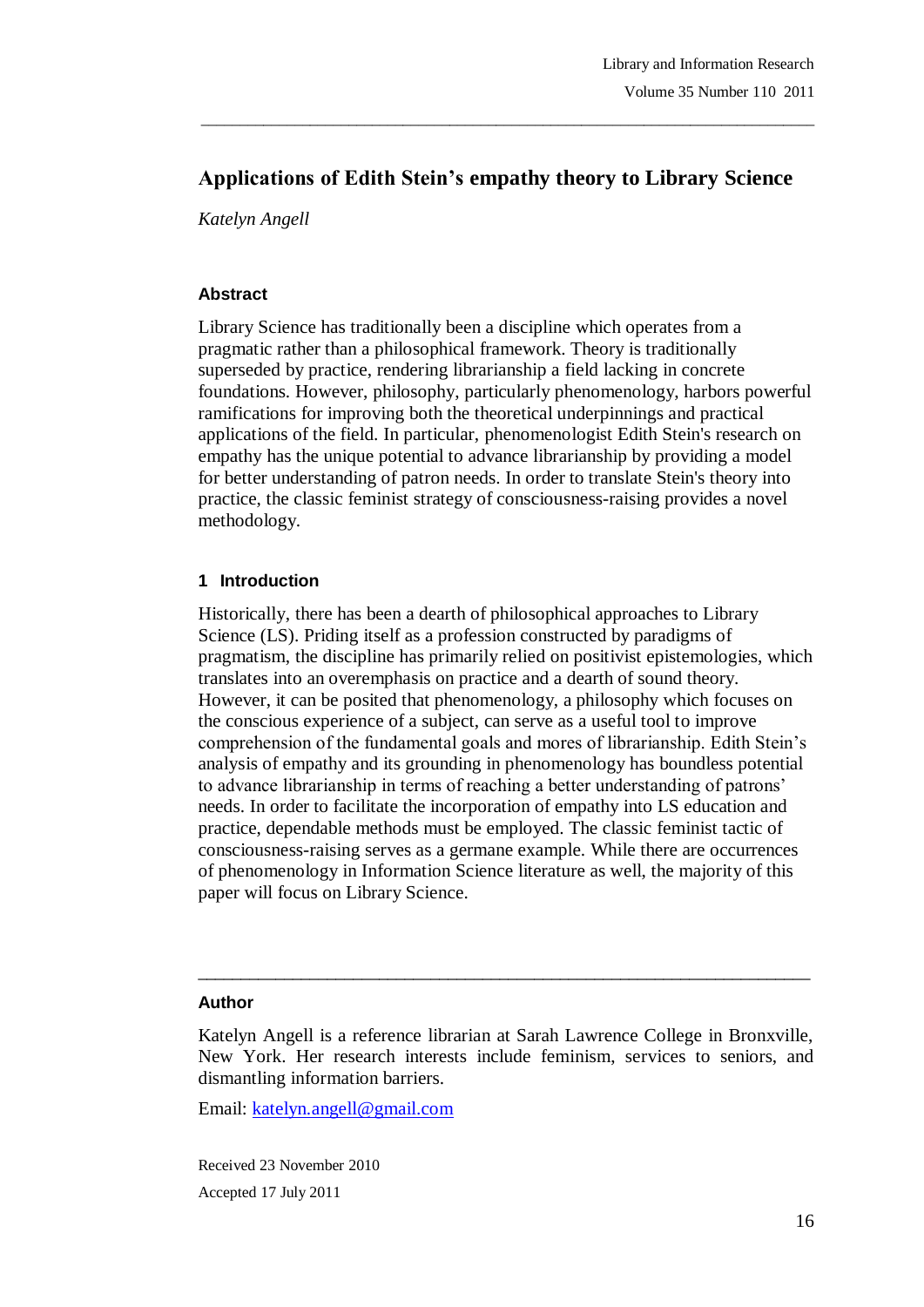### **2 Literature Review**

### **2.1 Historical Philosophies of Library Science**

To begin with, librarians have frequently eschewed theory construction to instead concentrate on first-hand professional accounts. According to Gorman (2000), LS professionals have traditionally self-identified as doers rather than thinkers.

\_\_\_\_\_\_\_\_\_\_\_\_\_\_\_\_\_\_\_\_\_\_\_\_\_\_\_\_\_\_\_\_\_\_\_\_\_\_\_\_\_\_\_\_\_\_\_\_\_\_\_\_\_\_\_\_\_\_\_\_\_\_\_\_\_\_\_\_\_\_\_\_\_\_\_\_\_\_\_

*We are, then, dealing with a profession that has evolved over many centuries without too much regard to philosophy, overarching principles, and values, but with great respect for the practical, the useful, and the utilitarian.*

(Gorman, 2000, 17)

As a result, the preponderance of LS literature consists of individual librarians detailing successful programs and services in their own libraries. While these narratives certainly have the potential to directly improve library services, they do not attempt to create any codified theoretical foundations from which to further expand the profession. In other words, these are inherently positivist epistemologies in nature, focusing on the practical and quantifiable. The positivist school has frequently been utilized in LS research, and continues to enjoy high popularity in the field (Hjørland, 2005). Such a lack of philosophical tactics precludes LS from fully identifying and elucidating its underlying principles.

In order to rectify this problematic situation, it is imperative that librarianship broaden its horizons and incorporate schools of thought which champion the immeasurable yet ubiquitous spheres of human experience. According to Budd (2005):

*Not only are several philosophical schools of thought informative, but also they can actually improve practice in information agencies. This is not an empty dictum; they can help us seek truth, and truth is part of any reflective practice.*

(Budd, 2005 44)

Thus, just as library practitioners seek to acquire and disseminate materials boasting accurate information, LS theorists desire to utilize methods which will assist the profession in optimally reflecting the authentic facets of its existence. In order for the latter to occur, librarians must serve as active agents to the process.

*To begin with larger amounts of theoretical works must be produced and put under strict peer review. A theoretical shift in librarianship is only possible if a vibrant literature is there to support it. The second and more challenging shift would have to come on the working librarians end. It is the responsibility of librarians to engage with theoretical works and adopt a new reflective posture towards their own work.* 

(Burton, 2009, 26)

In other words, a thorough and ongoing examination of LS's ontologies and epistemologies, propelled by steadfast collaboration between academics and practitioners, must precede the implementation of novel library services.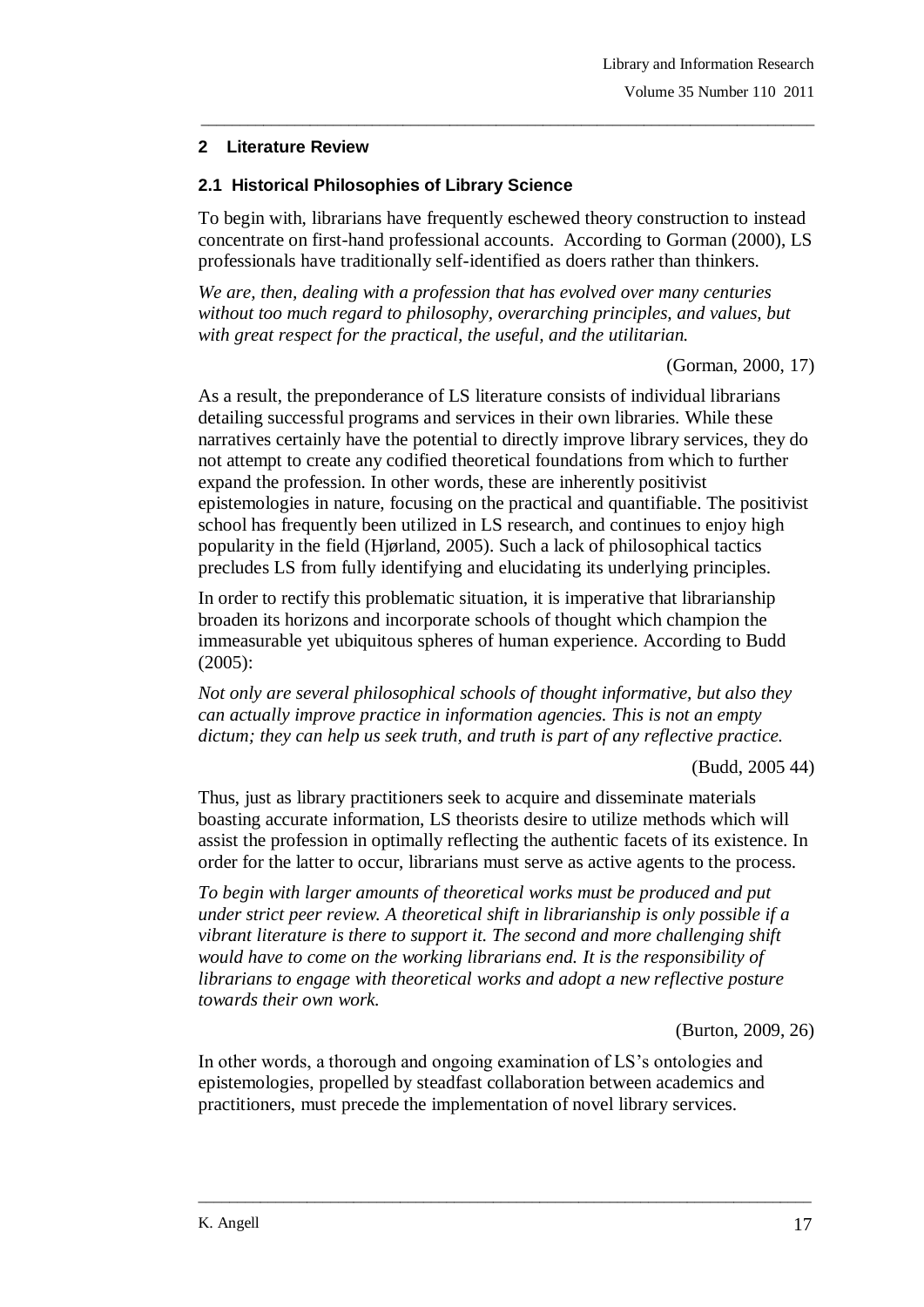# **2.2 Phenomenology**

Although there are a multitude of philosophies with practical applications for LS, phenomenology in particular offers the field substantial opportunities for growth (Budd, 2005). Founded in the early  $20<sup>th</sup>$  century by German professor Edmund Husserl, phenomenology is defined as:

\_\_\_\_\_\_\_\_\_\_\_\_\_\_\_\_\_\_\_\_\_\_\_\_\_\_\_\_\_\_\_\_\_\_\_\_\_\_\_\_\_\_\_\_\_\_\_\_\_\_\_\_\_\_\_\_\_\_\_\_\_\_\_\_\_\_\_\_\_\_\_\_\_\_\_\_\_\_\_

*A method or procedure… which involves the setting aside of presuppositions about a phenomenon as an empirical object and about the mental acts concerned with experiencing it, in order to achieve an intuition of its pure essence.*

(Oxford English Dictionary, 2008)

Dissatisfied with the dominance of a scientifically driven positivism during this era, Husserl was distrustful of empiricism, as he believed that sensory experience alone could not fully account for the entirety of truth or knowledge. Instead, he sought to bring some respect for human reasoning back to philosophy, confident that the analysis of consciousness and their phenomena would create a true fountainhead for human knowledge.

According to Husserl, phenomenology requests that individuals disregard their preconceived notions about a particular thing, as failure to do so precludes the person in question from fully grasping the thing's essence (the what it is). "Phenomenology is a science that calls for a return to things themselves rather than fixing on interpretations of those things" (Balaban, 2002, 104). Husserl called the latter the natural standpoint, and encouraged his followers to take the former standpoint, one which brackets the idea of objects as real and instead examines how intentionality allows us to constitute them. To more clearly elucidate this idea, Sawicki (1998) offers an insightful illustration:

*I constitute an object in consciousness: for example, this lectern. This doesn"t mean I have a little lectern in my head, or even a little picture of a lectern. No, I have a sense or notion of the lectern. This is the object "intended" by my consciousness.*

(Sawicki, 1998)

This alternative offers us a method of perceiving the fundamental nature of a particular object formerly unattainable, one which does not limit an object's identity to its simple external appearance. Indubitably, the idea of consciousness is integral to Husserl's interpretation of phenomenology. Signifying mental awareness, consciousness allows a person to competently differentiate between the self and external things or events. Additionally, consciousness is endowed with intentionality, a term originally coined by his professor, Franz Brentano. Commonly referred to as "aboutness," intentionality proposes that every mental act, such as judgment or love, is directed at a particular object or event.

# **2.3 Phenomenography**

At this point it is important to ensure that phenomenology is properly distinguished from phenomenography, a qualitative approach to educational research which is beginning to be utilized by information scientists (Rose, Le Heron and Sofat, 2005; Andretta, 2007; Cope and Staehr, 2008). While both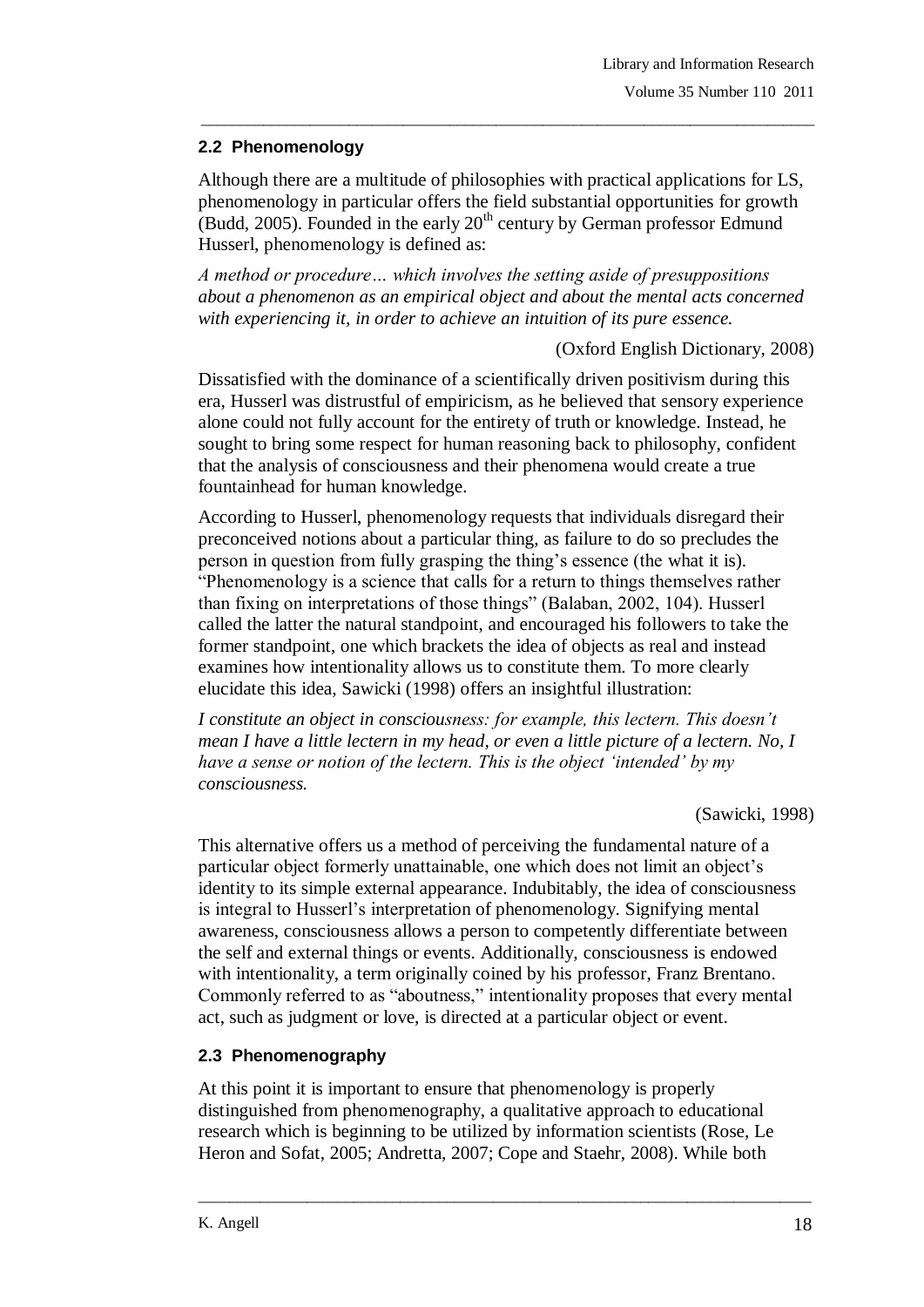phenomenology and phenomenography are centered on exploring and analyzing human experience, they differ greatly, as the former is rooted in philosophy and self-exploration, while the latter is constructed upon empiricism and focuses on the experiences of those outside of the self.

\_\_\_\_\_\_\_\_\_\_\_\_\_\_\_\_\_\_\_\_\_\_\_\_\_\_\_\_\_\_\_\_\_\_\_\_\_\_\_\_\_\_\_\_\_\_\_\_\_\_\_\_\_\_\_\_\_\_\_\_\_\_\_\_\_\_\_\_\_\_\_\_\_\_\_\_\_\_\_

Explaining this major distinction, Andretta (2007) writes that in phenomenology:

*It is the researcher"s perspective that is examined through reflection on his/her experience of the world. This is achieved by dissociating oneself from the natural attitude where the process of experiencing is taken for granted. From the outset such a philosophical approach aims to develop a single theory of experience. Phenomenography, on the other hand, employs an empirical approach to study other people"s perspective of the world and devise collective categories that describe the variation of this experience (Marton and Booth, 1997, p. 116).* 

(Andretta, 2007, 153-154)

In other words, phenomenology focuses upon a phenomenon itself (its essence), whereas phenomenography explores the relationship between a phenomenon and the individuals involved with it. While additional elaboration upon phenomenography is beyond the scope of this paper, applications of phenomenography in Information Science can be found in Andretta's work on information literacy (2007) and Cope and Staehr's (2008) work on information systems as social systems.

# **3 Applications to Library Science**

In recent years, several LS researchers have attempted to delineate the potential of phenomenology to influence LS practices. To begin with, it has been posited that phenomenology can be substituted for the positivistic research methodologies Budd (1995) identifies as frequently borrowed by LS from the social sciences. While quantitative methods associated with positivism previously predominated LS research, less emphasis is presently placed on these traditional techniques, with researchers instead choosing to focus on the holistic experience of the individual information seeker.

*The growth in the popularity of qualitative research methods in this field [LS] stems from a realisation that the mere counting of occurrences of actions (such as borrowing books or buying journals) is inadequate for an understanding of the aims and motivations of the information seeker.* 

(Wilson, 2003, 448)

Thus, phenomenology encourages the discipline to venture beyond mechanistic and numerical techniques – to focus instead on the experiential, which is highly relevant to a profession defining itself as user-centered (Jennings, 2009).

As an alternate epistemology, phenomenology offers LS researchers ample room for knowledge construction which takes into account varying humanistic as well as physical phenomena.

*Thinking within LS should be more skeptical of methods and practices that purport to offer suggestions of causality based on the examination of limited variables or aspects of a phenomenon. The revised thinking should be, as Harris*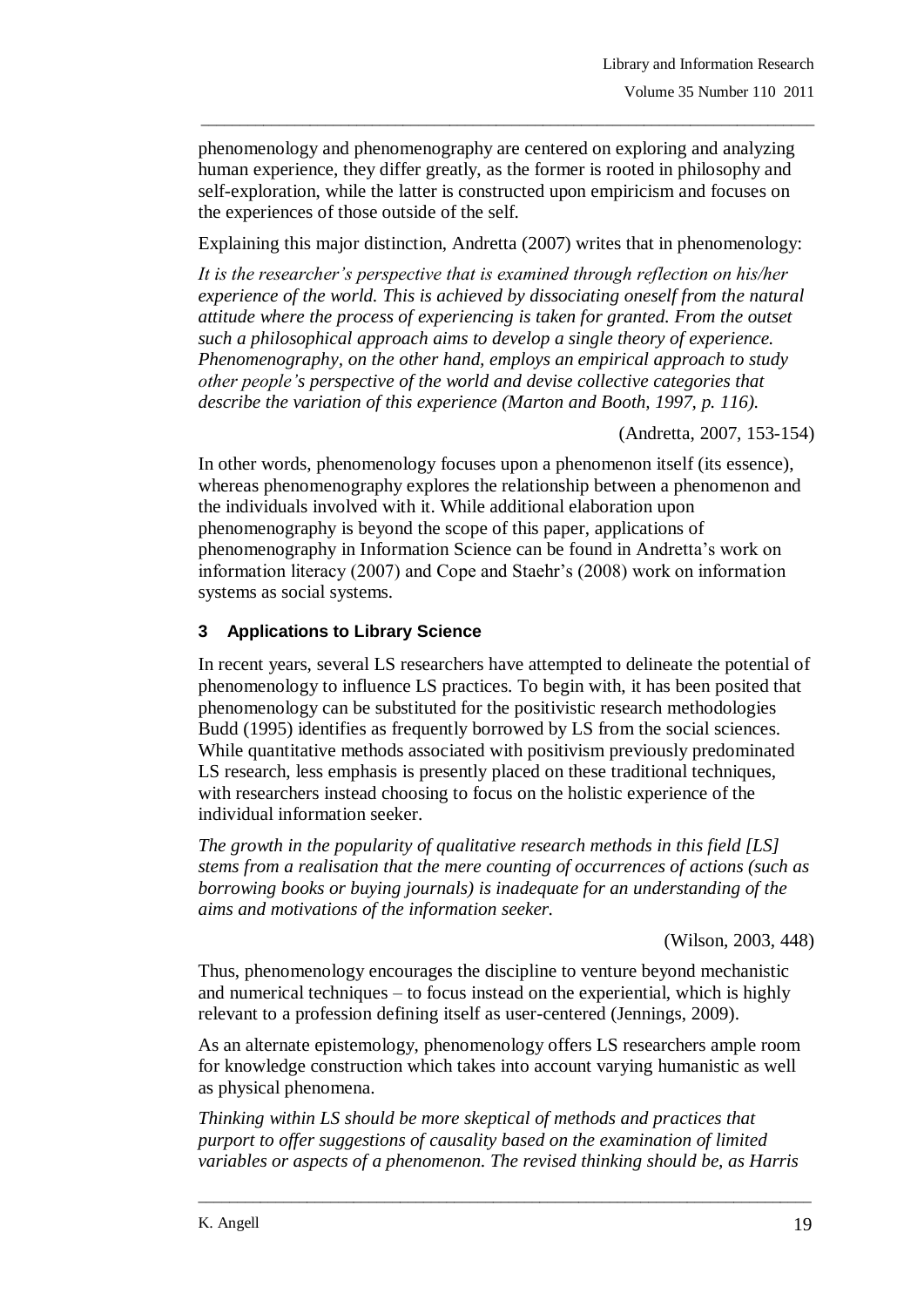*says, more holistic; that is, we should explore not only behavioral outcomes but also contextual influences on human action, such as political, social, cognitive, and cultural aspects of the situations of, for instance, library users.*

\_\_\_\_\_\_\_\_\_\_\_\_\_\_\_\_\_\_\_\_\_\_\_\_\_\_\_\_\_\_\_\_\_\_\_\_\_\_\_\_\_\_\_\_\_\_\_\_\_\_\_\_\_\_\_\_\_\_\_\_\_\_\_\_\_\_\_\_\_\_\_\_\_\_\_\_\_\_\_

(Budd, 1995, 315)

Such a metaphysical approach, in contrast to positivism, would provide a theoretical foundation for the development of clear professional goals, which could then be translated into action by librarians endowed with a greater understanding of their job's vision.

In addition, phenomenology has been utilized to investigate information seeking behaviors. Ng (2002) used Alfred Schutz's phenomenology of sociology to examine the significance of both situation and planned action to information retrieval (IR) in human-computer interaction (HCI). Working off of Schutz's concept of sedimentation, which details how new knowledge is combined with an individual's pre-existing knowledge, Ng found that information seekers familiar with a particular context (situation) more closely adhered to a pre-configured plan than less experienced seekers.

*Focusing only on either the situated-ness or the planned-ness of information seeking action and interaction to characterize IR [information retrieval] or HCI may result in an unrealistic model. There may be tension between situated-ness and planned-ness, but only when we take both of them into account can we develop successful models for IR interaction and for better interface design.*

(Ng, 2002, 624).

Thus, both of these user-related factors, situation and planning, can be combined to create a unified, comprehensive IR model, allowing seekers to grasp the true essence of the information in question.

Notably, intentionality, an integral aspect of phenomenology, holds fascinating potential for LS. During Husserl's prolific career, he began to explore the German concept *[Einfühlung](http://www.dict.cc/german-english/Einfühlung.html)*, which upon translation to the English language adequately describes our comprehension of the word *empathy*. Empathy is the first-person experience of intersubjectivity, which allows for two subjects to share a mutual situation. According to Thompson (2001):

*Empathy is a unique and irreducible kind of intentional experience: although it is based on sense perception and may involve inference (in difficult or problematic situations), it is not reducible to some additive combination of two, after the fashion of the theory that we understand others by perceiving their bodily behavior and then inferring or hypothesizing that their behavior is caused by particular experiences or inner mental states. Rather, we experience another person as a unified whole through empathy.*

(Thompson, 2001, 16)

Thus, empathy enables an individual to broaden his/her realm of knowing, as we are able to experience another as a subject instead of as simply an object. Such a process is truly transformative, as it snatches us from our own limited perceptions and opens up to us a world of mutual experiences.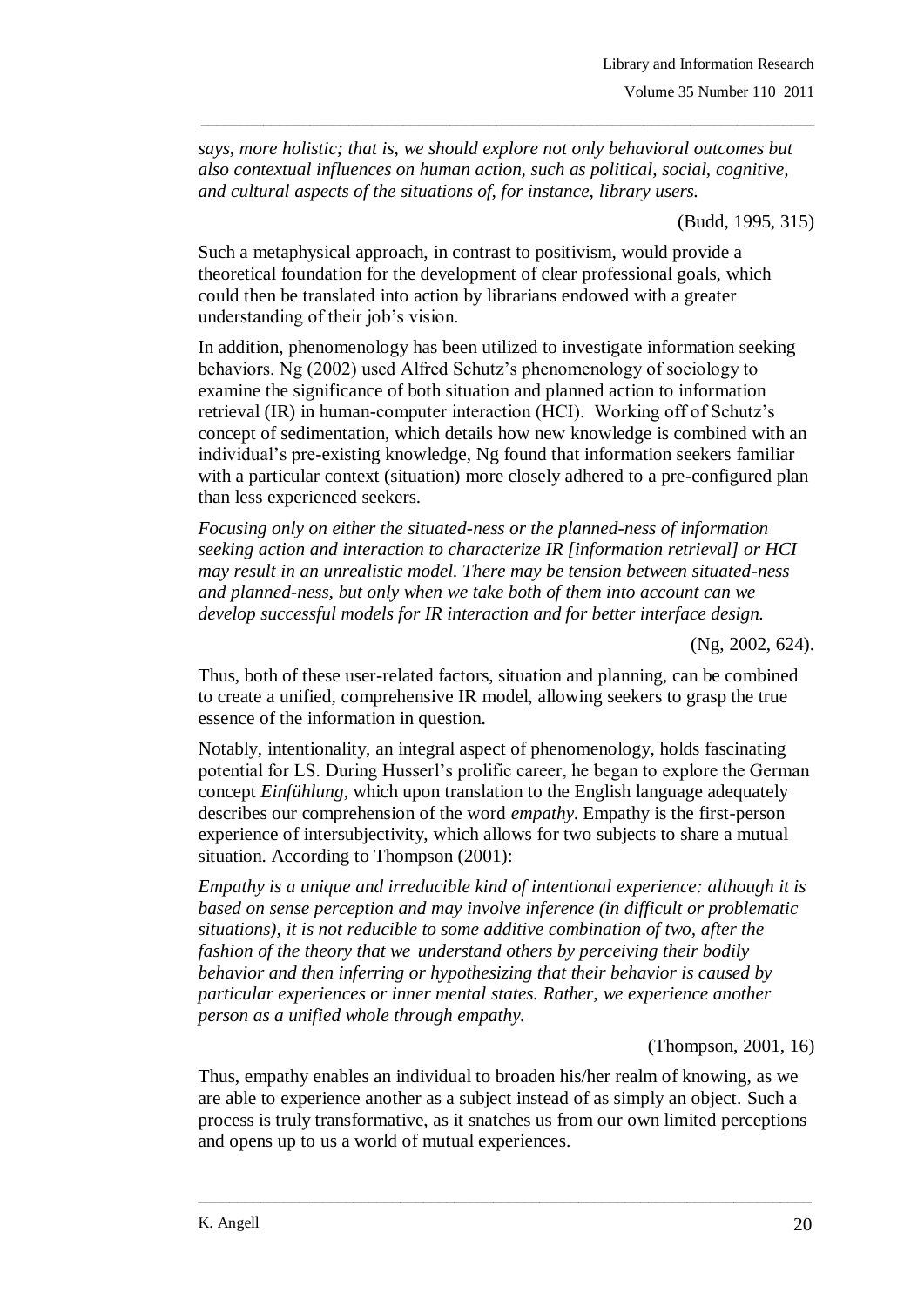Although Husserl touched upon the concept of empathy during his career, his student and research partner Edith Stein explored the idea in much greater detail. In particular, she tackled the esoteric concept in her dissertation, *On the Problem of Empathy*, published at the precocious age of twenty-five. While much of her work was influenced by Husserl's research, Stein unquestionably contributed a purely original set of findings to the literature, many of which have influenced modern philosophers, medical practitioners, and community activists. According to Stein, the primary goal of phenomenology is to discover the foundation of all knowledge, and empathy is the means by which we "arrive at knowledge of the human essence" (Wright, 2003, 113). Thus, this materializes as a specific epistemology, focusing on the uncovering and amalgamating of knowledge concerning the quintessence of human nature.

\_\_\_\_\_\_\_\_\_\_\_\_\_\_\_\_\_\_\_\_\_\_\_\_\_\_\_\_\_\_\_\_\_\_\_\_\_\_\_\_\_\_\_\_\_\_\_\_\_\_\_\_\_\_\_\_\_\_\_\_\_\_\_\_\_\_\_\_\_\_\_\_\_\_\_\_\_\_\_

Before continuing to analyze Stein's work, it is imperative to proffer her connotation of empathy. An act of perceiving, empathy involves two distinct subjects. She explains:

*And while I am living in the other"s joy, I do not feel primordial joy. It does not issue live from my "I." Neither does it have the character of once having lived like remembered joy… This other subject is primordial although I do not experience its primordiality; his joy is primordial although I do not experience it as primordial. In my non-primordial experience I feel, as it were, led by a primordial one not experienced by me but still there, manifesting itself in my nonprimordial experience.*

(Stein, 1964, 11)

Thus, Stein's theory of empathy maintains that people are not solitary in their feelings and experiences; empathy allows two individuals to understand each other and share prevailing human occurrences, such as joy or sadness. This is enabled because of the identification of and interaction with a foreign consciousness. However, as explained above, empathy does not signify complete unification, as that would erase one's individual "I." For example, although X can experience initial sadness upon learning of a tragedy affecting Y, X's actual suffering is reserved for her, obtained by Y only nonprimordially. Stein's empathy hermeneutic harbors bountiful possibilities for profound social change, precisely because it entails that people recognize their peers as similar to themselves.

According to Sawicki (1998), Stein's major accomplishment:

*Is the description of the "I" in its fundamental orientations toward other "I"s: as alternately a trailblazer of courses of experiences that others may follow, and a follower who re-enlivens and amplifies the courses opened up by others.*

(Sawicki, 1998)

Thus, Stein's empathy process results both in a more concrete knowledge of one's own self and others. Such a relational method is the perfect antidote for a society conditioned to fear or ignore difference, as it reiterates the certainty of human equality.

Presently, there is a dearth of literature on implications of empathy for librarianship. Conventionally, the notion of empathy has mainly been associated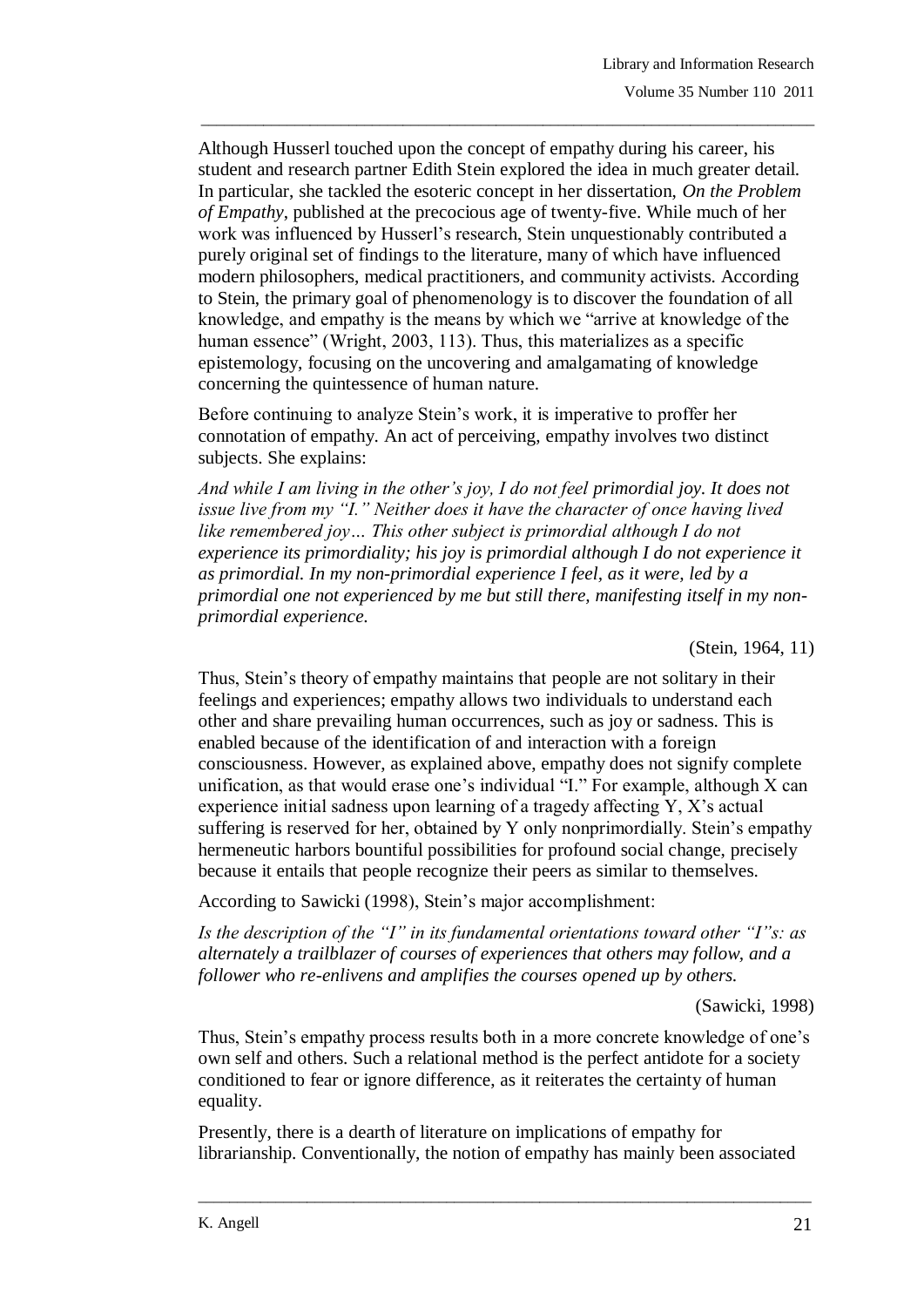with the medical profession. However, certain parallels can be drawn between medicine and librarianship, specifically that both professions focus on fostering and nurturing human development. In one instance, Stein's concept of empathy is explored in the context of its relevance to the nursing profession (Määtä, 2006). Although Stein did not believe that empathy could be taught, indirect methods could be utilized to help nurses understand their patients better. For example, "activities that increase self-awareness, active listening, respect, and tolerance for differences can facilitate the occurrence of empathy" (7).

\_\_\_\_\_\_\_\_\_\_\_\_\_\_\_\_\_\_\_\_\_\_\_\_\_\_\_\_\_\_\_\_\_\_\_\_\_\_\_\_\_\_\_\_\_\_\_\_\_\_\_\_\_\_\_\_\_\_\_\_\_\_\_\_\_\_\_\_\_\_\_\_\_\_\_\_\_\_\_

Additionally, there is evidence of demonstrated need for more empathy training in medical school for future doctors, as well as the creation of instruments and tools to measure empathy. This is especially apparent upon learning that research has shown empathy levels to deteriorate among students as medical school progresses (Singh, 2005). There are remedies for this problem, however.

*"Narrative medicine," which uses instruments, such as reflective writing, is being taught in more and more medical schools. Students can improve their capacity for empathy, reflection, and professionalism through serious narrative training.*

(Singh, 2005, 3)

Thus, these two people-oriented professions have demonstrated steps toward raising awareness of the major significance of empathy; now it's librarianship's turn.

A review of LS online databases reveals a limited body of research on the role empathy plays in librarianship. Because a librarian's cardinal function is to provide information to a diverse audience, it is of the utmost importance that he/she understands the information needs and wants of this information group. Thus, empathy, which allows an individual to identify with and comprehend the experiences and feelings of another, is virtually an essential requirement of the profession. According to Johnson (2009), empathy is an integral tool for success in today's global environment, as discernment of others' needs results in enhanced service provision. A choice method of building empathy is reading fiction. Explaining his reasoning, Johnson writes:

*Viewing the world through the eyes of a narrator completely unlike oneself, draws into sharp detail the differences of experience, but also the similarities – common human traits – that we come to know others as people, not just stereotypes.* 

(Johnson, 2009, 98)

This approach is valid for adults as well as children, and should be championed by libraries serving all user groups.

Cranford (2000) offers additional insightful and practical advice on empathybuilding for public librarians. Likening first-time library patrons to visitors to a foreign country, unfamiliar both with local customs and dialects, she urges librarians to identify with their potentially anxious patrons. Reacting to inquiries impatiently or brusquely could result in the undesirable possibility that patrons will use this one incident to blacklist the library in the future. In order to best serve patrons, the goals of librarians should be: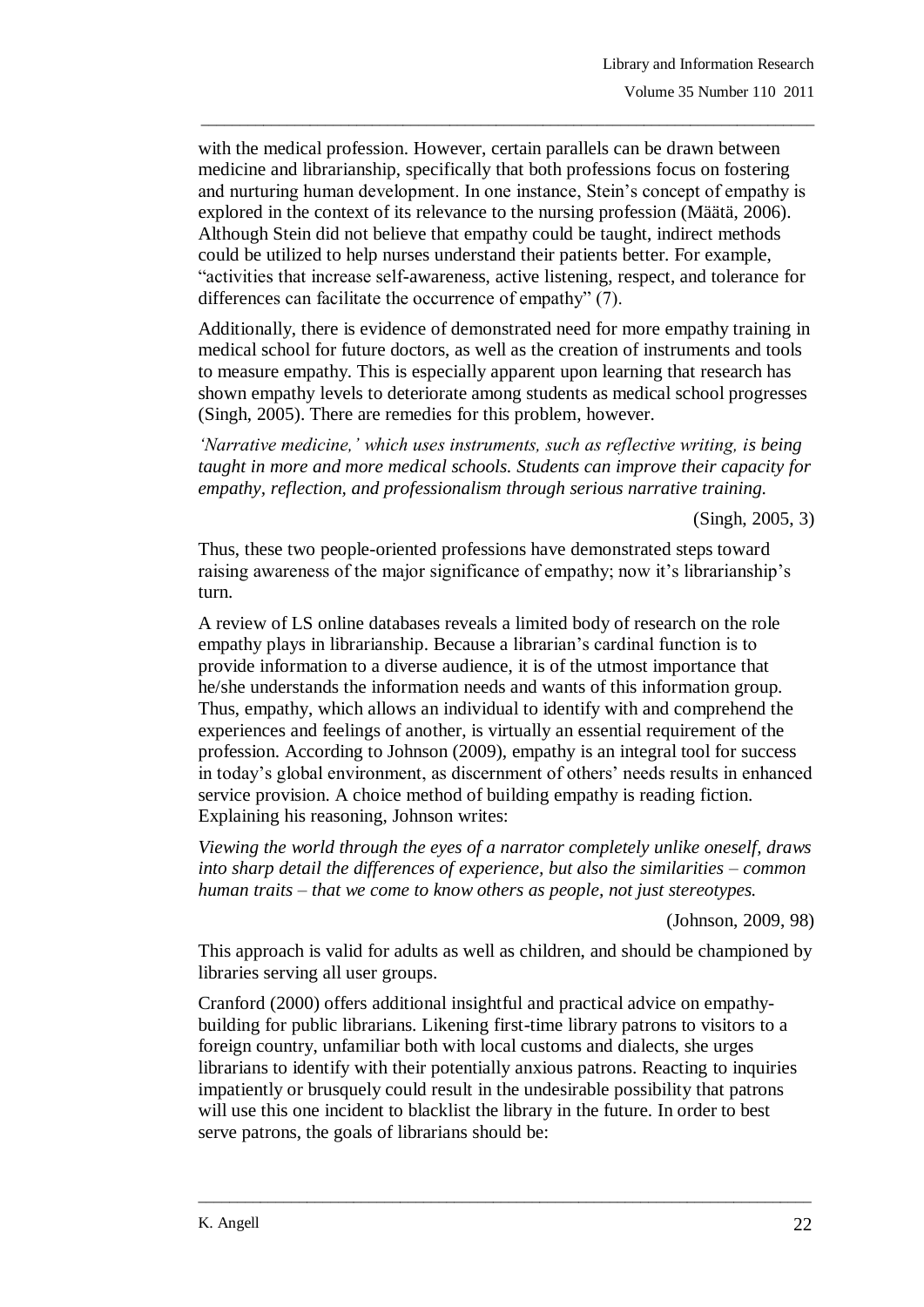*To provide our patrons with finding tools which help them successfully navigate our collections and our buildings, interact with them in ways that ease their initial anxieties, and help them overcome any initial disadvantages so that they think well of their experiences with us and want to return again and again.*

\_\_\_\_\_\_\_\_\_\_\_\_\_\_\_\_\_\_\_\_\_\_\_\_\_\_\_\_\_\_\_\_\_\_\_\_\_\_\_\_\_\_\_\_\_\_\_\_\_\_\_\_\_\_\_\_\_\_\_\_\_\_\_\_\_\_\_\_\_\_\_\_\_\_\_\_\_\_\_

(Cranford, 2000, 34)

In a recent literature review, Miller and Wallis (2011) discuss the significance of empathy as a nonnegotiable interpersonal skill in social interaction between information professionals and clients. The authors generate eight specific jobrelated duties in which empathy would be an integral component of professional success. These duties include "information counselling or coaching for positive change," "stimulating creativity, innovation and generating solutions to problems," and "building collaborative working relationships with clients and colleagues" (Miller and Wallis, 2011, 129). Translated to librarianship, examples of these three principles, in sequential order, could be one-on-one reference consultations, active group bibliographic instruction sessions in a participatory learning environment, and consciousness-raising groups, which will be explained later.

While the aforementioned articles on empathy all contain plausible suggestions for empathy-building in librarianship, none are framed in the context of a qualitative study. In order to better investigate a library community's actual perceptions of and relationships to empathy, Birdi, Wilson and Tso (2009) conducted two studies in order to ascertain how public library staff members' cultural identities impact their interactions with their patrons. Data gathered from the studies' library staff participants suggests that in general librarians view each other as empathetic individuals.

However, there is evidence which suggests that in order to truly display empathy, which is defined here as "an emotional response based on instinct and shared understanding" (Birdi, Wilson and Tso?, 2009, 88), librarians should learn more about cultures external to their own. One method of accomplishing this goal could be to create cultural awareness training programs for library staff. Such programs could give librarians a foundation for understanding values and customs of cultures outside of their own, helping increase their sensitivity to people from different cultural backgrounds. Extolling the benefits of empathy in librarians, one study participant says:

*Very often, users might not tell you what they want in a very direct way. The ability to empathize allows me to become more sensitive, like a detective, so as to explore what users need better. This ability is beneficial to the librarian as a professional.*

(Birdi, Wilson and Tso, 2009, 86)

In order for librarians to optimally serve their community, they must be fully aware, or conscious, in phenomenological terms, of their patrons' wants and needs. This is particularly valid in terms of populations which have historically been underserved or underrepresented in many public services. Librarians cannot assume that by virtue of their professional status they automatically can sufficiently meet the needs of every member of their diverse clientele. Such a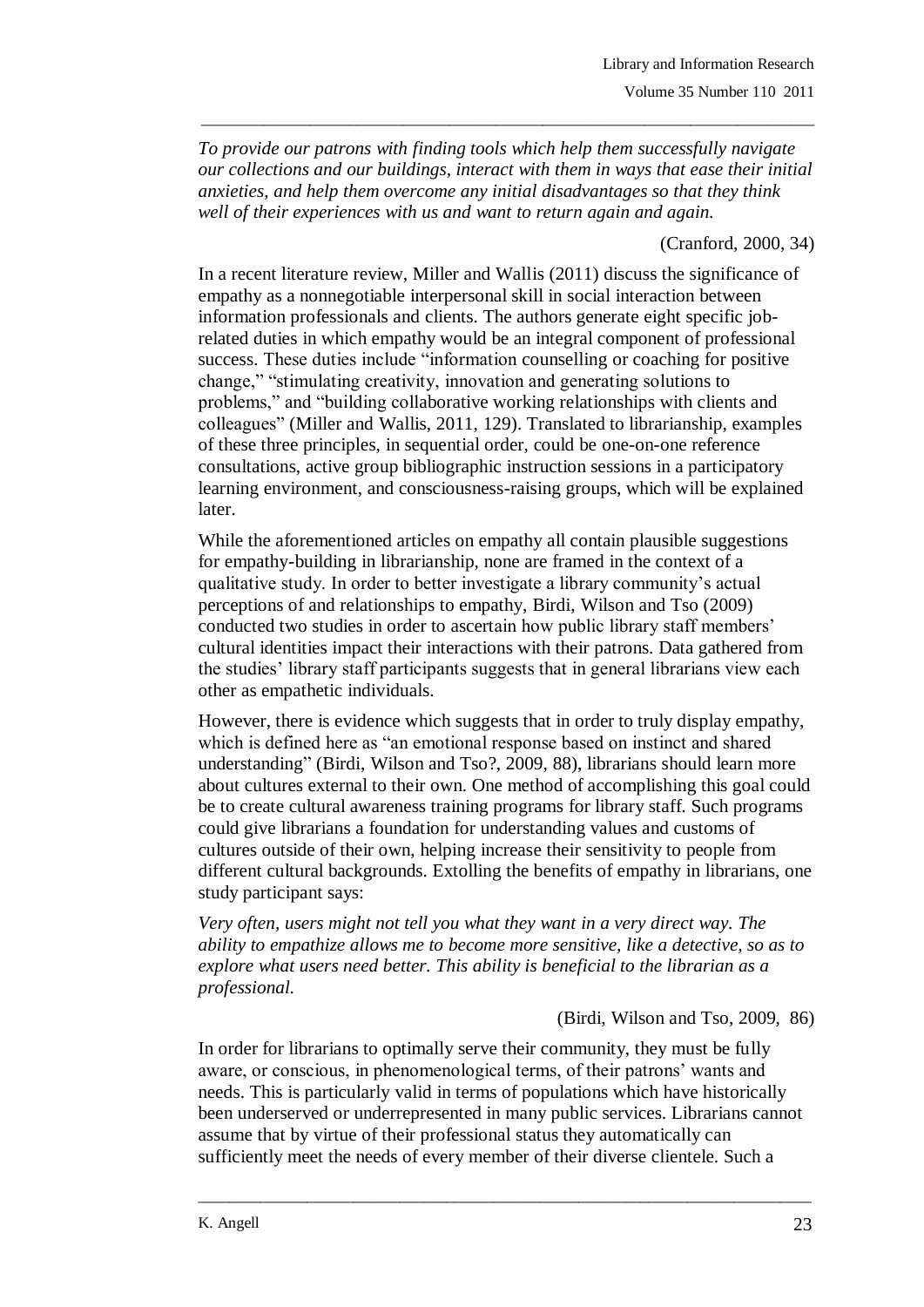hasty supposition can result in false consciousness, which indisputably hinders the flattening of the information access hierarchy.

\_\_\_\_\_\_\_\_\_\_\_\_\_\_\_\_\_\_\_\_\_\_\_\_\_\_\_\_\_\_\_\_\_\_\_\_\_\_\_\_\_\_\_\_\_\_\_\_\_\_\_\_\_\_\_\_\_\_\_\_\_\_\_\_\_\_\_\_\_\_\_\_\_\_\_\_\_\_\_

As the gatekeepers of information in a capricious society, librarians are endowed with an impressive amount of power. In order to exercise this power in a just manner, it is imperative for them to properly understand and identify with their patrons, and work with them to generate collectively beneficial information acquisition and retrieval plans. In order for this to be accomplished, an empirical approach, which gathers knowledge via observation of the natural world, is unsatisfactory. A phenomenological approach, which proposes alternate methods of knowing the world, is better suited to this context. In particular, empathy has the potential to enhance library service. With respect to its applications, empathy can be promoted in the library environment by way of a classic feminist tactic called consciousness-raising.

During the late 1960s, a small group of New York feminists applied a prominent Civil Rights political activist strategy, consciousness-raising (C-R), to the feminist movement. Utilized primarily as a tool to raise awareness, C-R allowed individual women to explore oppression experienced in their own lives, and bond with others over shared experiences. Women began to form C-R groups, where they realized the ubiquity of female oppression and the importance of solidarity in toppling this subjugation. According to Sarachild:

*In the end the group decided to raise its consciousness by studying women's lives by topics like childhood, jobs, motherhood, etc. We'd do any outside reading we wanted to and thought was important. But our starting point for discussion… would be the actual experience we had in these areas. One of the questions, suggested by Ann Forer, we would bring at all times to our studies would be - who and what has an interest in maintaining the oppression in our lives.* 

(Sarachild, 1978, 145)

Once women compiled the first-hand research needed to give them a solid understanding of their oppression, they could competently proceed to develop a concrete agenda, or plan of action.

In terms of structure, C-R groups were kept as non-hierarchical as possible. Typically, groups met weekly at a member's house, and rarely exceeded twelve women. Discussion of C-R topics, which were frequently relegated by sceptics as "personal" female problems, revealed the truth of the matter: they were indeed very political in nature. Ellen Willis elaborates on external criticism of C-R groups and provides an eloquent line of defence. She writes:

*This (CR) process, so often misunderstood and disparaged as a form of therapy, uncovered an enormous amount of information about women"s lives and insights into women"s oppression, and was the movement"s most successful organizing tool.*

(Willis, 1984, 21)

CR-groups provided an ideal forum for women to better understand themselves and their position in relation to others. In other words, CR-groups produced a united and powerful feminist consciousness stimulated by empathy.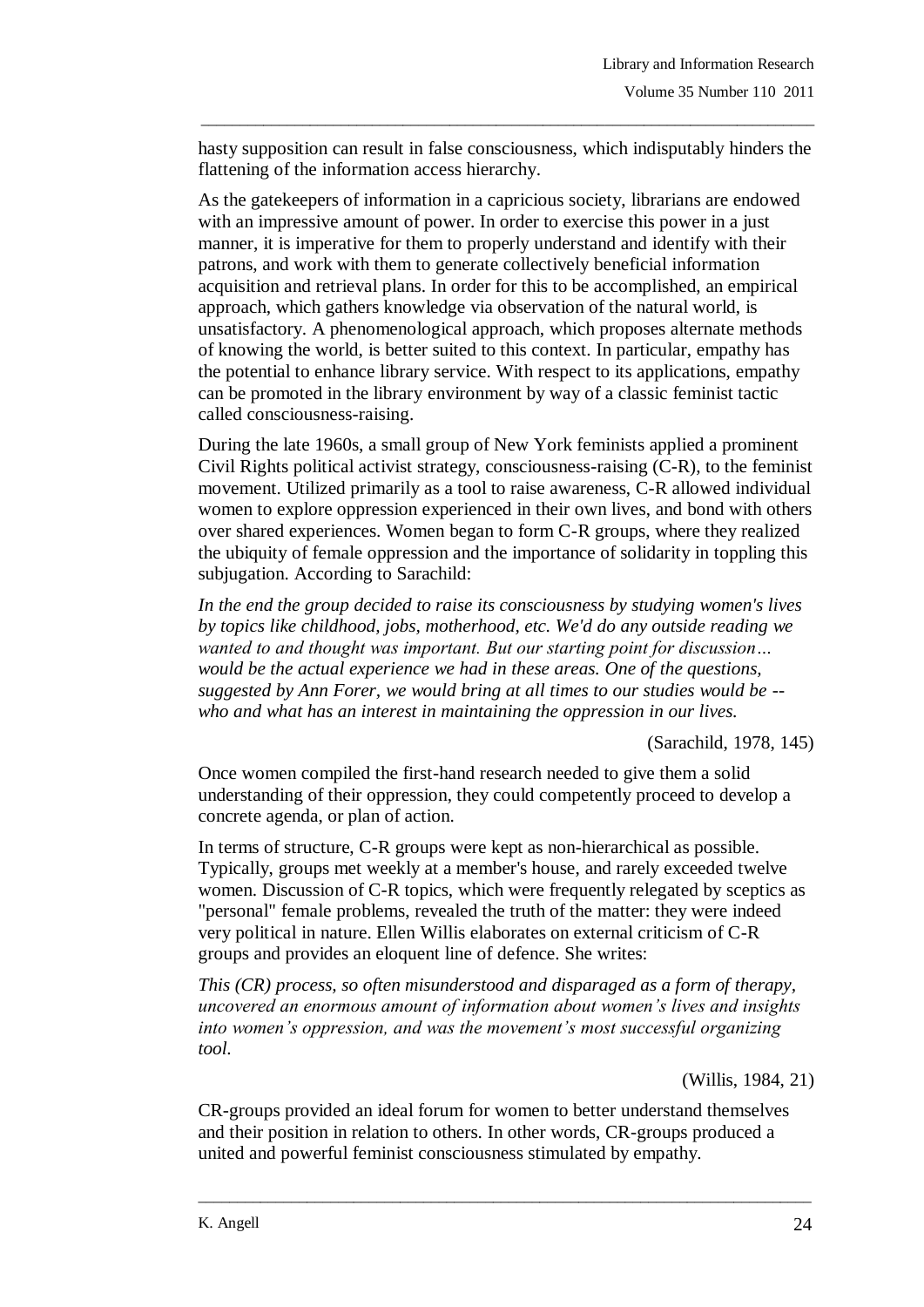Although C-R has rarely been considered a tactic useful for librarianship, analysis of the tactic helps bring to light its latent possibilities. In a paper analyzing the applicability of aspects of feminist scholarship to LS research, Spivey (1995) cites consciousness-raising as a compelling technique for information gathering.

\_\_\_\_\_\_\_\_\_\_\_\_\_\_\_\_\_\_\_\_\_\_\_\_\_\_\_\_\_\_\_\_\_\_\_\_\_\_\_\_\_\_\_\_\_\_\_\_\_\_\_\_\_\_\_\_\_\_\_\_\_\_\_\_\_\_\_\_\_\_\_\_\_\_\_\_\_\_\_

*Role playing, simulations, diary-keeping, autobiography, and group discussions (as opposed to individual interviews) for obtaining diverse data are some of the techniques used in consciousness-raising.*

(Spivey, 1995, 163)

In this instance, however, group discussions are going to be the sole focus. The creation of C-R groups has projected benefits for librarians, patrons, and LS students, and can be formulated in both library and scholastic settings.

In the first case, C-R groups will be composed of both library staff and patrons, and will function as a forum in which patrons can discuss positive and negative library experiences, as well as recommend specific materials and services. Thus, librarians will have an opportunity to formally meet and better understand their patrons. As Stein pointed out, however, empathy is not a one-way process – patrons will also empathize with librarians, gaining a better grasp of potential limitations facing librarians, such as budget crises and censorship issues. In this context, both the librarian and the patron are subjects, placed on equal footing with one another; the patron is no longer the object at which the librarian unrestrictedly directs his/her actions or intentionality. The groups award patron and librarian alike the ability to relate to foreign consciousnesses, which enables both parties to look outside of themselves and view the world from a universalistic perspective.

Since the majority of empathy research in librarianship has thus far focused on public libraries (Miller and Wallis, 2011), it is beneficial to explore the possibilities of consciousness raising groups in an academic library setting. In order to ensure that collections are strong in areas concentrating on historically marginalized populations (e.g. Disability Studies, Queer Studies, Native American Studies, and Fat Studies), collection development librarians can invite faculty and students (either individually or as a student group) to meet with them. At this group meeting, faculty/students can dialogue with the librarians about the particular area of study, exploring gaps in the collection and devising strategies to rectify these holes. If librarians are unfamiliar with these topics, which generally combine a robust history of activist strategies with academic theory, this could be a perfect opportunity for them to learn from participants and students of the movement/area of study. Students/faculty, in turn, can become better acquainted with the library's acquisition and organization processes – both of which could assist them in their library research.

By initiating such a meeting, librarians would demonstrate their commitment to and interest in fine-tuning the collection to the wants and needs of its users – in this particular instance to a group of users whose bodies of knowledge have traditionally been underrepresented on library shelves. If the patrons in attendance wished they could also use this time to inquire with the librarian about decisions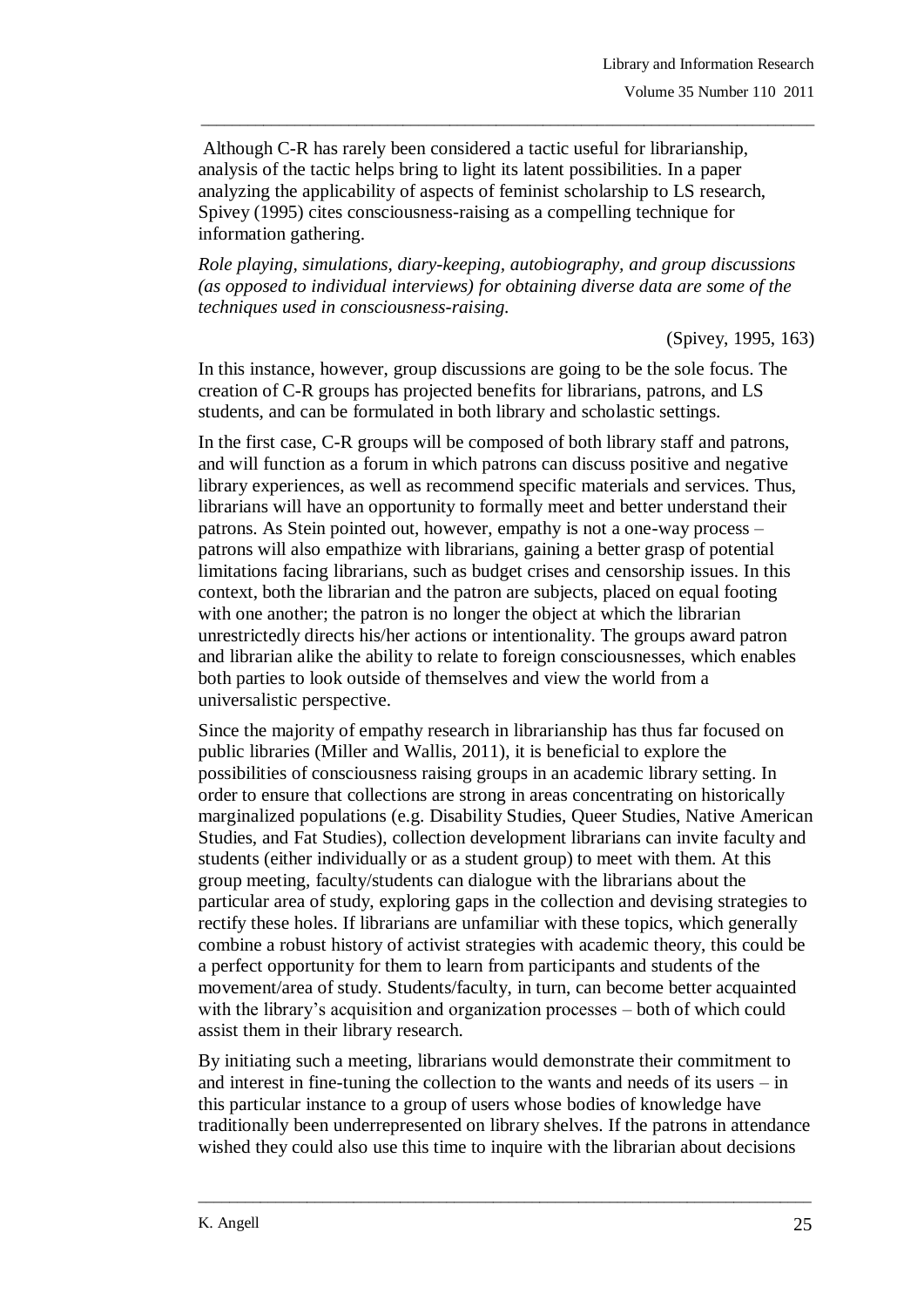behind the collection's size, quality, condition, and temporal relevancy – basically, the criteria the librarian utilizes to create and maintain the collection. Patrons would be encouraged to offer suggestions they believe would benefit the library, as well as critique aspects of the collection contrary to the goals or content of the discipline (e.g. the presence of homophobic material in the Queer/LGBTQ Studies section).

\_\_\_\_\_\_\_\_\_\_\_\_\_\_\_\_\_\_\_\_\_\_\_\_\_\_\_\_\_\_\_\_\_\_\_\_\_\_\_\_\_\_\_\_\_\_\_\_\_\_\_\_\_\_\_\_\_\_\_\_\_\_\_\_\_\_\_\_\_\_\_\_\_\_\_\_\_\_\_

Such frank discussion on the part of the creators/acquirers/organizers (librarians) and the creators/consumers (patrons) would invariably produce positive results – specifically, empathy, or a mutual understanding of each other's unique location in the academy. A greater sense of trust will be established between librarian and patron, as investing in the group discussion will yield a more thorough and relevant collection for the users and more assurance to the librarian that the purchasing decisions they make are valued and sincerely based upon the specific needs of the community.

This initial meeting will purportedly begin an equitable dialogue between the library and the patrons, encouraging communication that is based upon mutual understanding and identification of a common goal – a strong library collection created through decisions made jointly and openly.

Additionally, LS educators can help their students prepare for an empathic and productive library career by creating C-R groups. Although faculty and students hold different positions on the university hierarchy, such distinctions will be removed in terms of C-R group structure. Faculty may use their personal and professional experiences to make positive contributions to topical discussions, but the importance of intersubjectivity to the group's healthy functioning should not be forgotten. A different topic relating to the ethics, responsibilities, etc. of librarianship could be broached at each meeting, with the primary focus on the generation and identification of shared empathic tactics.

# **4 Conclusion**

In conclusion, both the theory and practice of librarianship stand to benefit from an expansion of philosophical approaches. In particular, Edith Stein's study of empathy as an aspect of phenomenology offers much insight for improved services to heterogeneous user groups. Tactics such as consciousness-raising can expedite this process. By allowing separate people to better understand each other, empathy breaks down socially imposed barriers of problematic individualism and ignorance, encouraging people to unite on the common theme of humanity.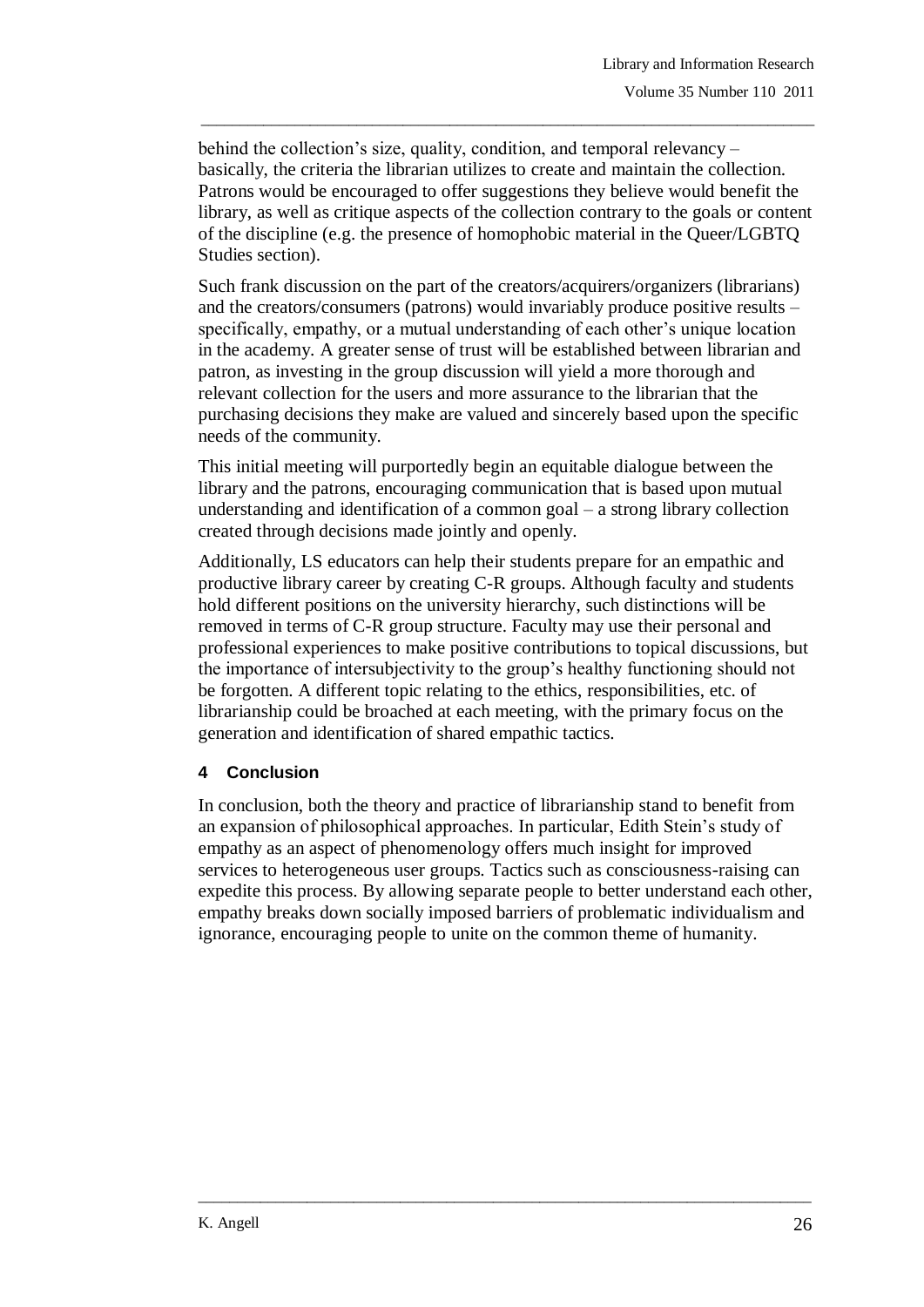#### **References**

Andretta, S. (2007) Phenomenography: a conceptual framework for information literacy education. *Aslib Proceedings*, **59**(2), 152-168.

\_\_\_\_\_\_\_\_\_\_\_\_\_\_\_\_\_\_\_\_\_\_\_\_\_\_\_\_\_\_\_\_\_\_\_\_\_\_\_\_\_\_\_\_\_\_\_\_\_\_\_\_\_\_\_\_\_\_\_\_\_\_\_\_\_\_\_\_\_\_\_\_\_\_\_\_\_\_\_

Balaban, O. (2002) Epoche: Meaning, object, and existence in Husserl's phenomenology. *In:* A. Tymieniecka (ed.) *Phenomenology world-wide: foundations - expanding dynamics - life-engagements - a guide for research and study*. Boston: Kluwer Academic Publishers. 103-114.

Birdi B., Wilson, K. and Tso, H.M. (2009) The nature and role of empathy in public librarianship. *Journal of Librarianship and Information Science*, 41(2), 81- 89.

Brownmiller, S. 2000 *In our time: memoir of a revolution.* New York: Dial Press.

Budd, J.M. (2005) Phenomenology and information studies. *Journal of Documentation,* **61**(1), 44-59.

Budd, J.M. (1995) An Epistemological Foundation for Library and Information Science. *The Library Quarterly,* **65**(3), 295-318.

Burton, J. (2009) Theory and politics in public librarianship. *Progressive Librarian,* **32**, 21-28.

Chicago Women's Liberation Union (1971) *How to start your own consciousnessraising group.* URL:

<http://www.uic.edu/orgs/cwluherstory/CWLUArchive/crcwlu.html> [accessed 26.6.11].

Cope, C. and Staehr, L. (2008) Improving student learning about a threshold concept in the IS discipline. *Informing Science*, **11**, 349-364.

Cranford, J.L. (2000) Exercises in empathy. *Arkansas Libraries,* **57**(5), 32-34.

Gorman, M. (2000) *Our enduring values: librarianship in the 21st century.* Chicago: American Library Association.

Hjorland, B. (2005) Empiricism, rationalism and positivism in library and information science. *Journal of Documentation,* **61**(1), 130-155.

Jennings, S.L. (2009), Creating a user centered environment... What do our patron want? *Tennessee Libraries,* **59**(2). URL:

<http://www.tnla.org/displaycommon.cfm?an=1&subarticlenbr=301> [accessed 08.8.11].

Johnson, D. (2009) Building Capacity for Empathy, *Library Media Connection,*  **27**(4), 98.

Määttä, S.M. (2006) Closeness and distance in the nurse-patient relation: the relevance of Edith Stein's concept of empathy. *Nursing Philosophy,* 7, 3-10.

Miller, F., and Wallis, J. (2011) Social interaction and the role of empathy in information and knowledge management: a literature review. *Journal of Education for Library and Information Science*, **52**(2), 122-132.